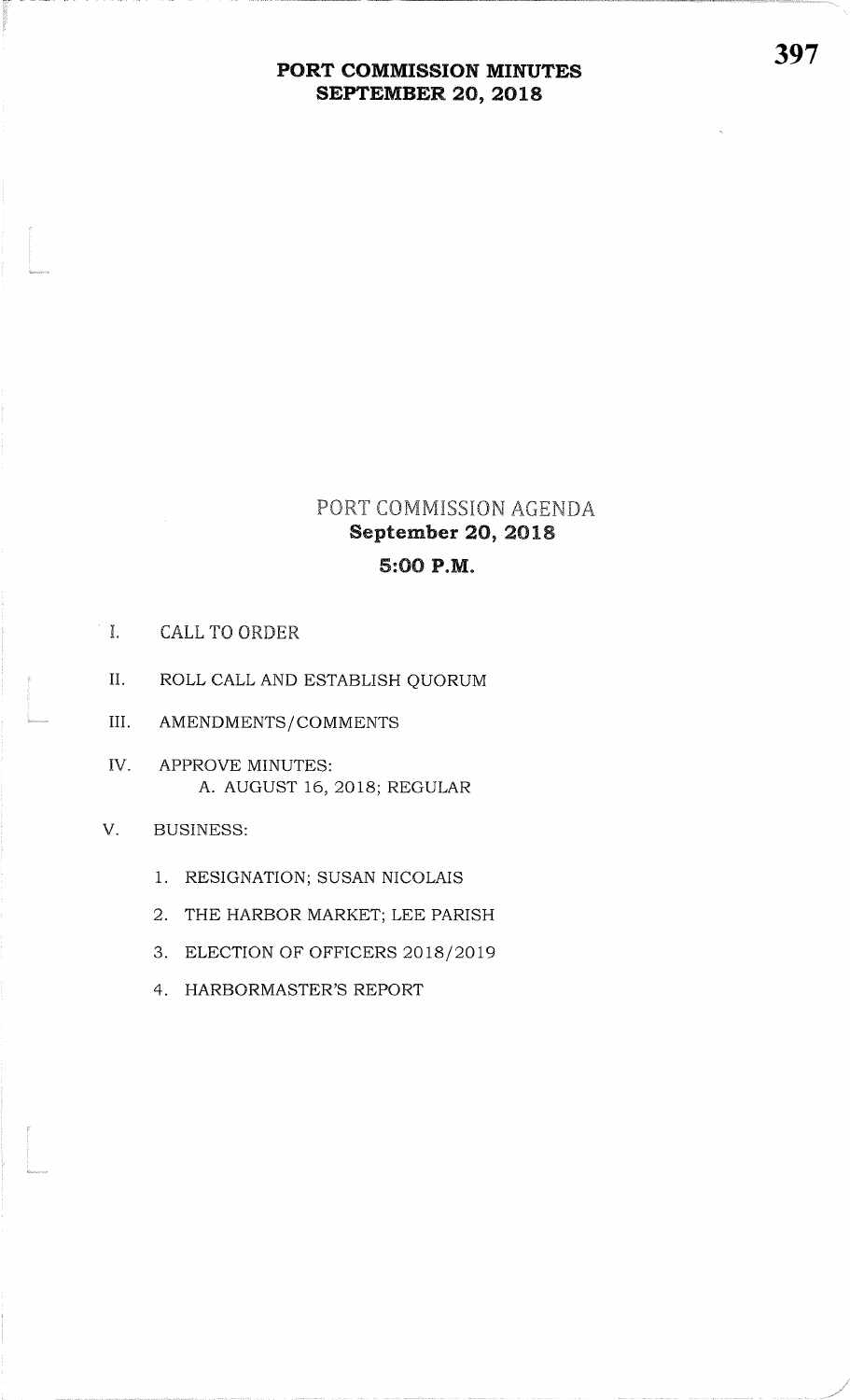Be it remembered that a regular meeting of the Port Commission of the City of Long Beach, Mississippi, was begun and held at the City Hall Meeting Room, 201 Jeff Davis Avenue, in said City, on Thursday, September 20,2OI8, at 5:00 o'clock p.m., it being the time, date, and place fixed for holding said meeting.

There were present and in attendance on said Commission and at the meeting the following named persons: President Phil Kies, Vice President Susan Nicolais, Secretary Don Deschenes, Commissioners Russell Jones, Brandon Boggess, Junior Husband, Barney Hill, and Deputy City Clerk Kini Gonsoulin.

Absent the meeting were Commissioners Brian Currie, Kevin Hicks, and Harborrnaster Bill Angley.

There being a quorum present and sufficient to transact the business of this meeting, the following proceedings were had and done.

\*\*\*\*\*\*\*\*\*\*\*\*\*\*\*\*\*\*\*\*\*\*\*\*\*\*

Commissioner Kies called the meeting to order; whereupon there were no amendments or comments to the agenda.

\*\*\*\*\*\*\*\*\*\* \* tr\* \* \*\*\*\*\*\*\*\* tr\*t(\*?k

Commissioner Deschenes made motion seconded by Commissioner Nicolais and unanimously carried to approve minutes of the Port Commission, as follows:

 $\triangleright$  Regular Minutes of August 16, 2018, as submitted \*\*trtr,r?hrk\*\*\* tr \* \*\*\*\*\*\*\*\*\*rkt(tt'!h\*\*\*\*

Commissioner Deschenes made motion seconded by Commissioner Boggess and unanimously carried to accept the resignation of Commissioner Susan Nicolais; acknowledging her terms as Vice President and dedication to the Commission.

#### \*\*\*\* trrk\*\*\*\*\*\*\*\*\*\*\*\*\*\*\*\* r(\*\*\*\*\*

The Commission recognized Mr. Lee Parish regarding The Harbor Market; whereupon he apprised the Commission on the progress and plans for the Harbor Market.

Upon continued discussion, Commissioner Deschenes made motion seconded by Commissioner Jones and unanimously carried to approve the issuance of a privilege license for retail space below The Harbor Market during "Cruisin'the Coast". Mr. Parrish stated that he did have the approval of Mr. Woody Bailey, Cruisin' the Coast Executive Director.

\*\*\*\*\*\*\*\*\*\*\*\*\*\*\*\*\*\*\*\*\*\*\*\*\*\*\*\*\*\*

Commissioner Barney Hill arrived at the meeting \* \*\*\*\*\* \* \*\*\*\*\*\*\*\*\*\*\* \*\*\*\*\*\*\*\*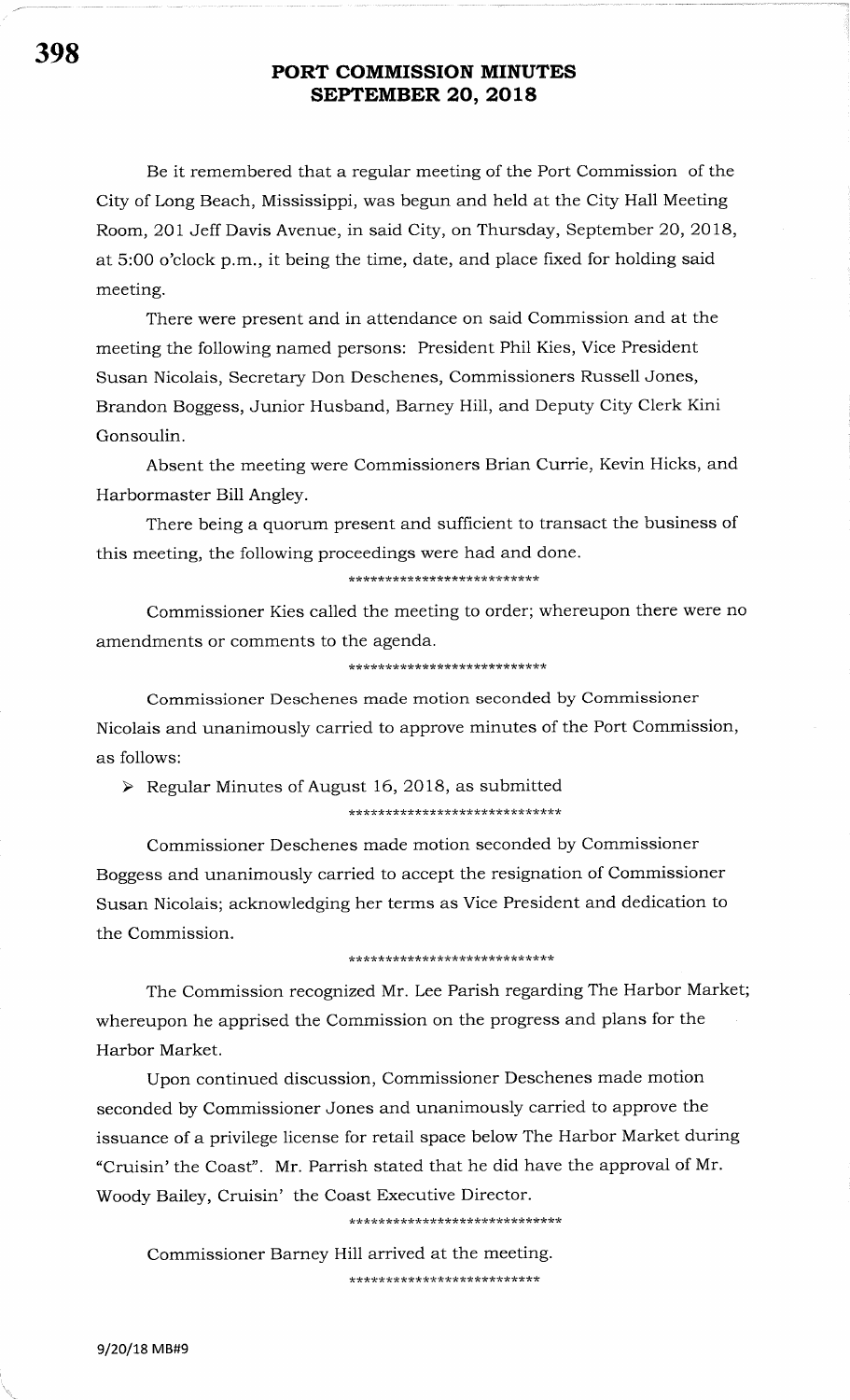There came on for consideration the Election of Port Commission Officersfor the 2OI8/2O19 term.

Commissioner Deschenes made motion seconded by CommissionerBoggess and unanimously carried to elect Phil Kies, President.

Commissioner Nicolais made motion seconded by Commissioner Hill andunanimously carried to elect Brandon Boggess, Vice President.

Commissioner Nicolais made motion seconded by Commissioner Boggessto elect Don Deschenes, Secretary.

\*\*\*\*\*\*\*\*\*\*\*\*\*\*\*\*\*\*\*\*\*\*\*\*\*\*

The Commission acknowledged the Harbormaster's report, as follows:

)

l<br>Linuxera

l<br>Maturanga

l<br>Magnagay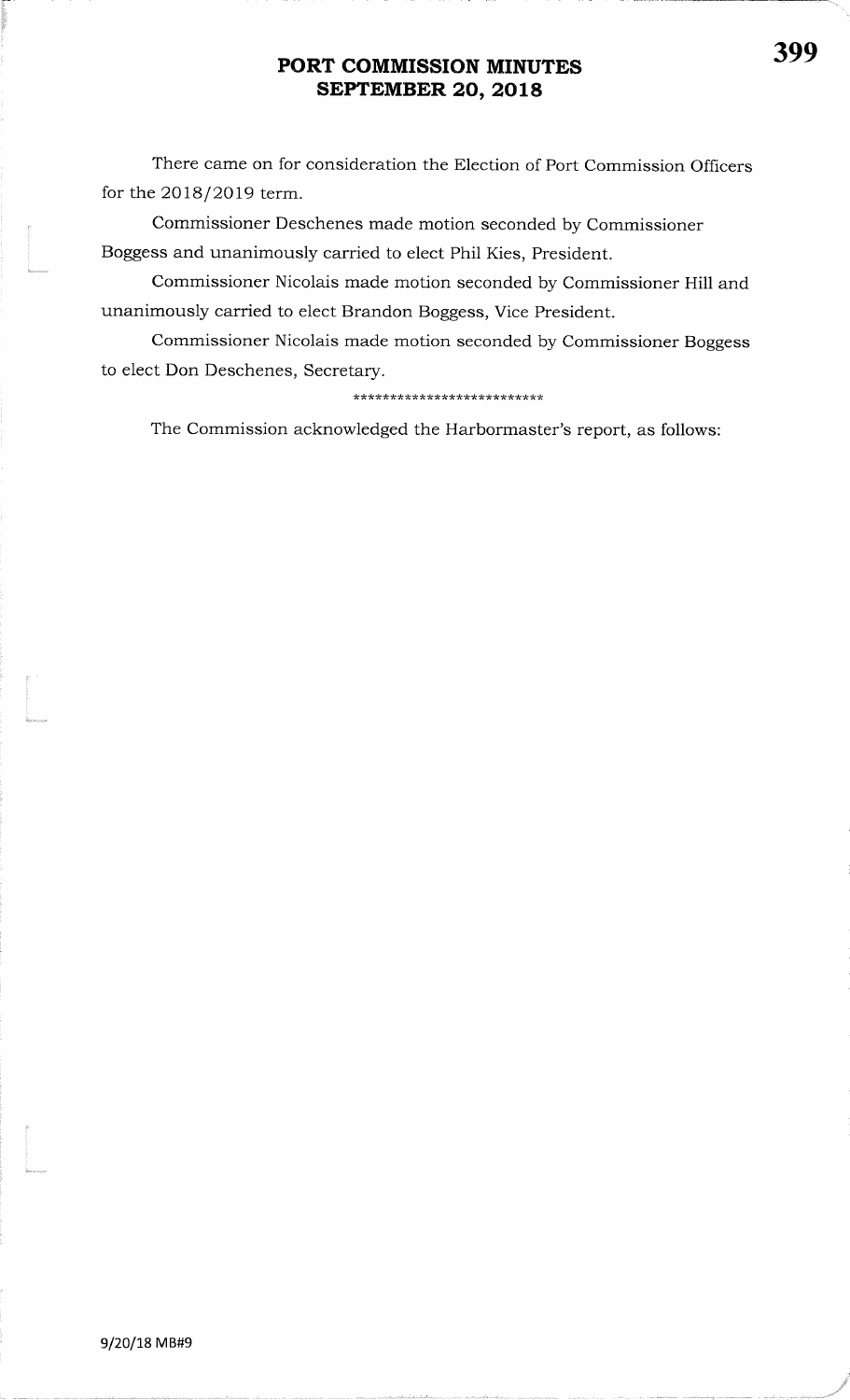#### Harbor Master Report

#### September 20, 2018

- Engineer : Overstreet Engineering- Meet with David Ball about projects and tank slab
- r Working on pier decking, several finger piers are going to need rebuilt in the very near future due to root and bad hardware
- Hurricane Gordon: 38 vessels left behind during the storm. We were blessed not to have any damage. Working on retrieving emails from all boat owners so a news letter can be put out. Along with another way to send out updates for weather and evacuations.
- Sign (NO UNATTENDED VESSELS WITHOUT HARBOR PERMISSION call 863-4795) Harbor is not responsible for damage or loss to your vessel? For the transient and other piers to stop the customers from not notifying us of their intentions for their stay.
- 143 of 218

\* \*\* \* tc\* r( ?k rh?k \* \*\*\* \* tr ?k \* tr \* \* \*\* \*\* \*\* \*\*\* There was no action required or taken regarding the aforesaid report

\*\*

There being no further business to come before the Port Commission at this time, Commissioner Nicolais made motion seconded by Commissioner Jones and unanimously carried to adjourn until the next regular meeting in due course.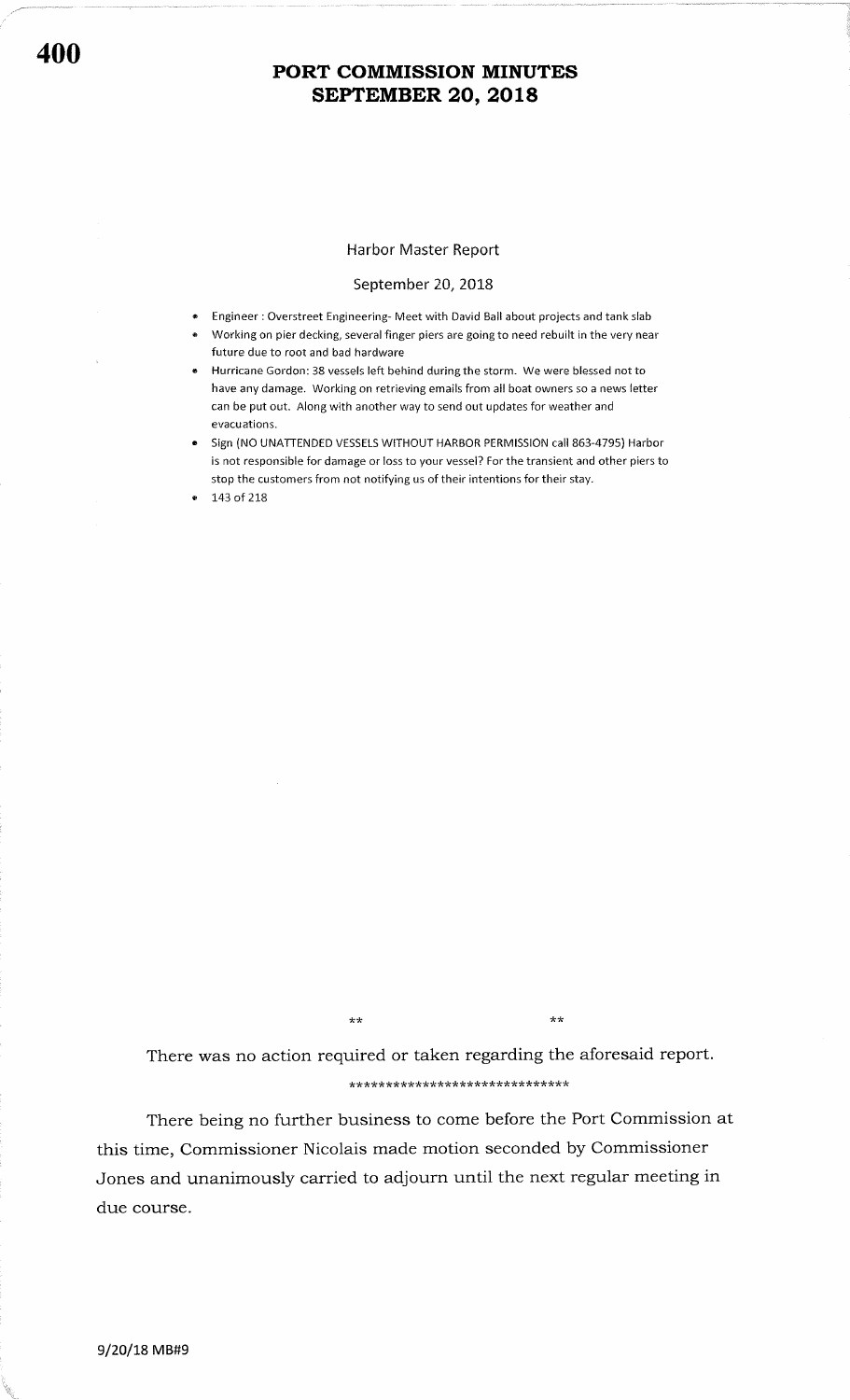\*\*\*\*\*\*\*\*\*\*\*\*\*\*\*\*\*\*\*\*\*\*\*\*\*\*\*\*\*\*

APPROVED:

PHIL KIES, PRESIDENT

**DATE** 

ATTEST:

STACEY DAHL, CITY CLERK